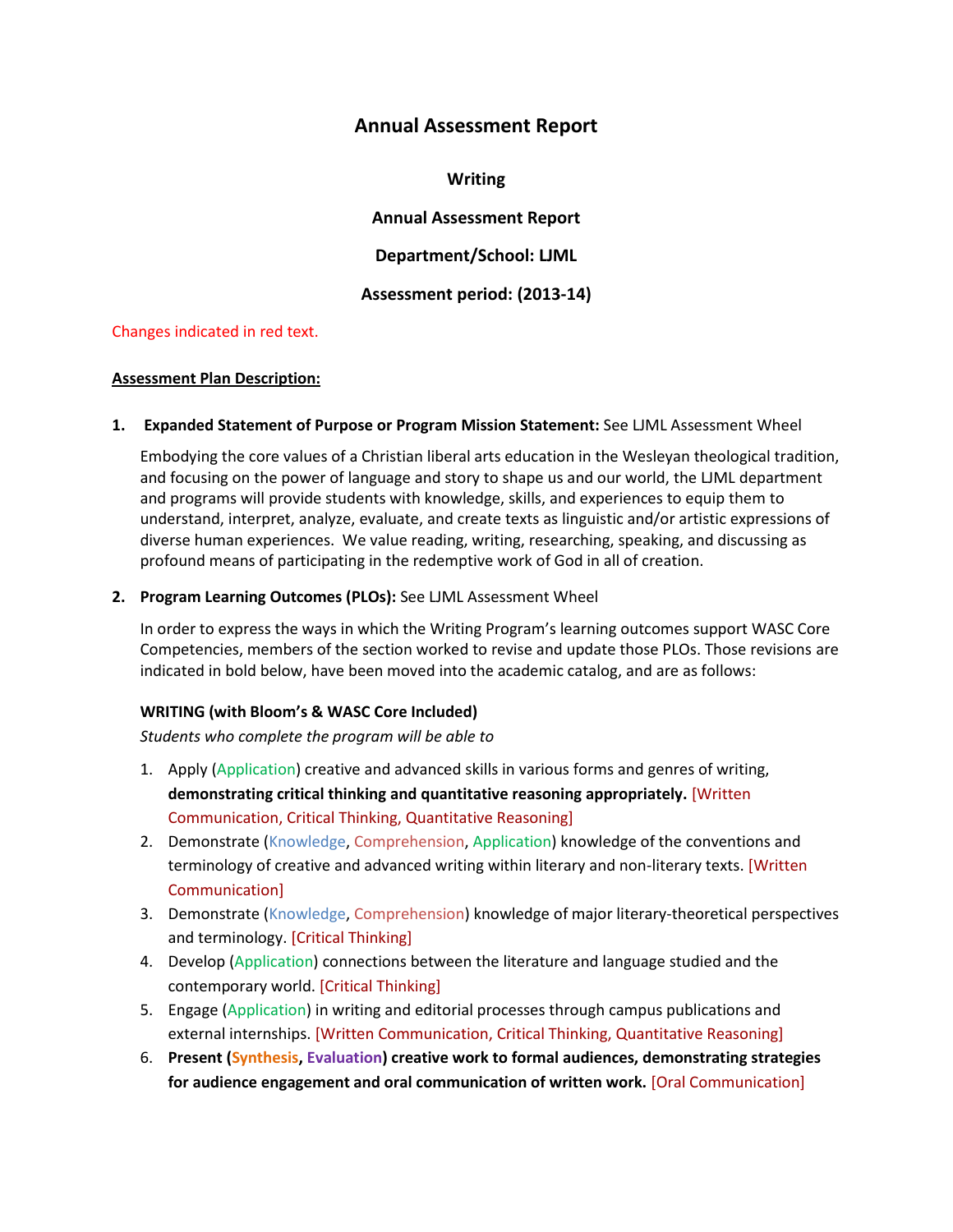### **WASC Core Competencies**

Written Communication, Oral Communication, Information Literacy, Qualitative Reasoning/Literacy, Critical Thinking

#### **BLOOM'S TAXONOMY**

### **Knowledge, Comprehension, Application, Analysis, Synthesis, Evaluation**

#### **3. Curriculum Map:** See LJML Assessment Wheel

As a result of the work done to revise the Writing Section's PLOs in light of WASC Core Competencies and the request of the Institutional Effectiveness Committee, the section's comprehensive Curriculum Map has been refined both to align with the new content of the PLOs (including a new outcome) and demonstrate more clearly where students' work is expected to represent introductory, developmental, and mastery level performance. This work will provide more specific guidance in terms of identifying and constructing assessment points at the various levels of the curriculum. These revised CLOs and the updated Curriculum Map (See Assessment Wheel Curriculum Map) are included with this report. One recommendation of this report is that members of the Writing Section must determine where to formally assess the new PLO 6 in a revision of the Multi-Year Assessment plan as well as determining how the removal of WRI220 as part of prioritization process will be addressed in other course content.

### 4. **Multi-Year Assessment Plan:** See LJML Assessment Wheel

Per the Multi-Year Assessment Plan approved during the 2011-12 term, the Writing Section evaluated PLO 4 via the upper division writing courses Writing 315 – Advanced Composition and Writing 345 – Editing in conjunction with the Journalism Section. The data collected from Writing 315 will be discussed below and can be seen in attached documentation.

In terms of Writing 345, no assessment measure has been provided the Writing Section by the Journalism Section, making specific analysis impossible at this point. Anecdotally, the seven Writing majors enrolled in the Fall 2013 Writing 345 course performed at or above the level of their classmates. This will be the only comment on the course in this report. As a result, it is the recommendation of this report that members of the Writing and Journalism sections work more closely in the 2014-15 academic year to produce data collection methods in the courses where they share student assessment duties.

**Assessment Activities:** *This section will be completed annually for each PLO measured during this* 

*Academic Year (as described in your Multi-Year Assessment Plan).* 

#### **5. Evidence—Methods of Assessment and Criteria for Success:** See LJML Assessment Wheel

First, the assessment of PLO 4 occurred in the Fall 2013 semester before the final update of the Writing Section's PLOs had been approved. As a result, it is necessary to clarify the language of the Outcome being assessed. PLO 4 read as follows: "Students who complete the program in writing will be able to develop connections between the literature and language studied and the contemporary world." To measure this, an object assessment was employed as part of the Advance Composition course requirements. The members of the section selected this class as it is focused on writing expository and creative texts for a general audience that combine the students' life experiences and